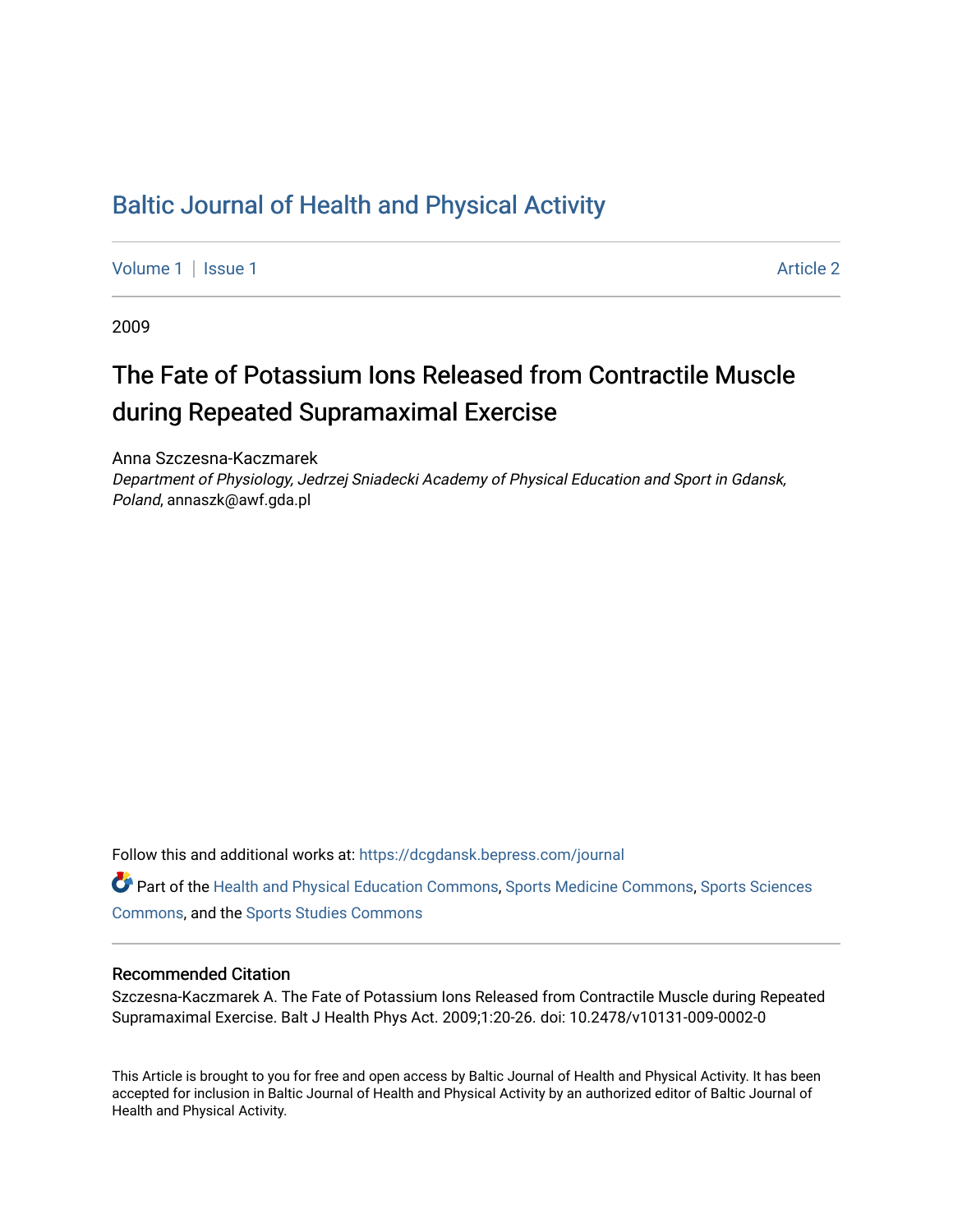|                                                                                                                                                           | The Fate of Potassium lons Released from<br><b>Contractile Muscle during Repeated</b><br><b>Supramaximal Exercise</b>                                                                                                                                                                                                                                                                                                                                                                            |
|-----------------------------------------------------------------------------------------------------------------------------------------------------------|--------------------------------------------------------------------------------------------------------------------------------------------------------------------------------------------------------------------------------------------------------------------------------------------------------------------------------------------------------------------------------------------------------------------------------------------------------------------------------------------------|
|                                                                                                                                                           | DOI: 10.2478/v10131-009-0002-0                                                                                                                                                                                                                                                                                                                                                                                                                                                                   |
| <b>Authors' Contribution:</b><br>A - Study Design                                                                                                         | Anna Szczęsna-Kaczmarek                                                                                                                                                                                                                                                                                                                                                                                                                                                                          |
| B - Data Collection<br>C - Statistical Analysis<br>D - Data Interpretation<br>E - Manuscript Preparation<br>F - Literature Search<br>G - Funds Collection | Jedrzej Sniadecki Academy of Physical Education and Sport in Gdansk,<br>Poland                                                                                                                                                                                                                                                                                                                                                                                                                   |
|                                                                                                                                                           | supramaximal exercise, potassium ion,<br>acidification,<br>Key words:<br>blood<br>compartments, renal secretion                                                                                                                                                                                                                                                                                                                                                                                  |
|                                                                                                                                                           | <b>Abstract</b>                                                                                                                                                                                                                                                                                                                                                                                                                                                                                  |
|                                                                                                                                                           | <b>Background:</b> The purpose of this paper was to examine the fate of K <sup>+</sup> released from<br>contracting muscles during supramaximal exercise repeated three times,<br>which is known to be associated with a large efflux of K+ and lactate into<br>plasma.                                                                                                                                                                                                                          |
| <b>Material/Methods:</b>                                                                                                                                  | Nineteen healthy students of physical education volunteered for the study. All<br>participants performed 30s Wingate Anaerobic Test three times with 7 min<br>rest break. During the exercise test indices of anaerobic capacity were<br>assessed. Parameters characterizing acid base status and potassium ion<br>concentration in plasma, whole blood and erythrocytes were measured before<br>the exercise test, during each break between bouts and 15 min after the end<br>of the exercise. |
| <b>Results:</b>                                                                                                                                           | The result showed that plasma and intraerythrocyte ion potassium<br>concentrations were significantly increased after each bout of exercise, but<br>exercise induced plasma hiperkalemia was levelled during the first 5 min of<br>recovery. Simultaneously, ion potassium concentration increased in<br>erythrocytes, but not in urine. Post exercise potassium excretion to urine was<br>lower during 24 hours of recovery than before the exercise.                                           |
| <b>Conclusions:</b>                                                                                                                                       | Obtained results suggest that erythrocytes take part in rapid changes of blood<br>potassium level after extreme exercise. We also considered that the rapid<br>decrease in exercise – elevated $K^+$ concentration in plasma due to their<br>transport to erythrocytes as a prevention of the loss of potassium ion by the<br>renal system.                                                                                                                                                      |
| Word count: 1959                                                                                                                                          |                                                                                                                                                                                                                                                                                                                                                                                                                                                                                                  |
| Tables: 1<br>Einurec: 7                                                                                                                                   | Received: May 2009<br>Accontad: lung 2009                                                                                                                                                                                                                                                                                                                                                                                                                                                        |

Figures: 7 References: 14 Accepted: June 2009 Published: September 2009

Address for correspondence:

Prof. dr hab. Anna Szczęsna-Kaczmarek Academy of Physical Education and Sport, Department of Physiology, 80-336 Gdańsk, Poland, ul. K. Górskiego 1 Phone: +48 58 554-72-97, e-mail: annaszk@awf.gda.pl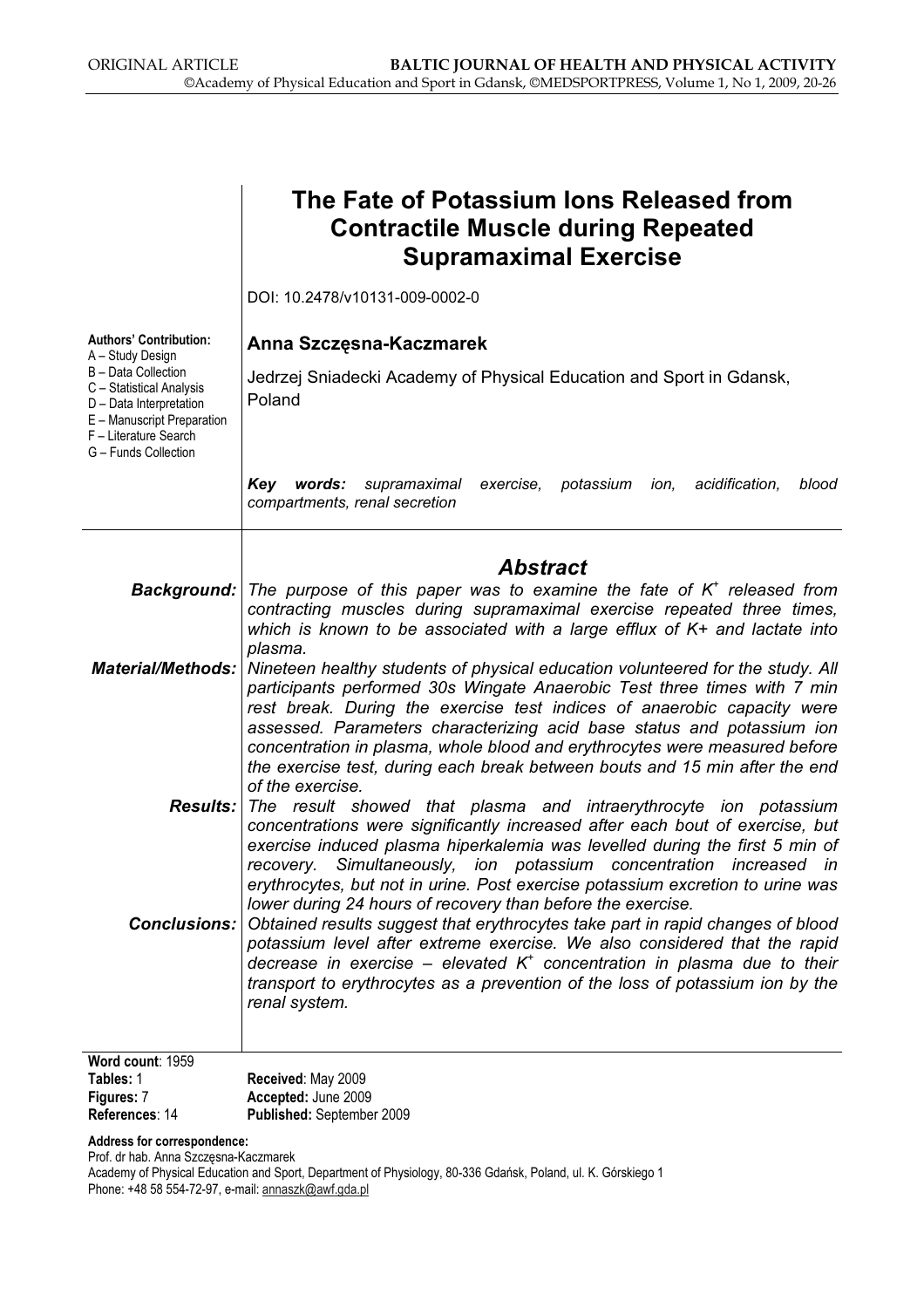### Background

Intense muscle contractions causes considerable changes in the intracellular concentration of electrolytes. In working muscle cells, each action potential is associated with an influx of Na+ from extracellular compartment into inwards of cells and an efflux of  $K^+$  from cytoplasm to extra cellular fluid [1].

The release of  $K^+$  from muscle leads to a decrease in membrane potential and it is considered as an important factor in the development of muscle fatigue. It is obvious that the restoration of Na<sup>+</sup>-K<sup>+</sup> gradients between extra- and intracellular compartments is necessary before the subsequent action of a muscle. Restoration in muscle cells of Na<sup>+</sup> and K<sup>+</sup> gradients can be done by Na<sup>+</sup>-K<sup>+</sup> pump's action. The Na<sup>+</sup>-K<sup>+</sup> pump (Na<sup>+</sup>-K<sup>+</sup> - ATP-ase) action is the major mechanism allowing accumulation of K<sup>+</sup> in cells and Na+ in the extracellular fluid. But the Na<sup>+</sup>-K<sup>+</sup> pump activity requires ATP for active transportation of ions. The active removal of Na<sup>+</sup> from the cell and the active uptake of K<sup>+</sup> into cells depends on the activity of Na<sup>+</sup>-K<sup>+</sup> - ATP-ase [2, 3].

During the muscle contraction, which uses up a high rate of energy, the locally available ATP supply may be limited to the extent that ion transportation and other cellular processes demanding energy cannot continue their activity at proper rates. Due to a decreased activity of Na<sup>+</sup>-K<sup>+</sup> - ATPase, the rapid increase in  $K^+$  concentration in plasma occurred as a response to muscular contraction. It is known that  $K^+$  efflux achieves values 7–16 mmol/ g wet tissue per action potential [4]. The extracellular fluid  $K^+$  concentration is normally in the range of 3.35–4.45 mmol/l. Increased concentration of plasma K+ is a threat to the resting membrane potential. Under these circumstances the depolarization of the resting potential can take place, which, by itself should increase neuromuscular excitability.

It is interesting that an increased level of plasma  $K^+$  is not a long-lasting phenomenon, but following continued exercise, concentration of plasma  $K^*$  rapidly returns to the resting values.

In such a case, the question appears what mechanism regulates such a rapid distribution of potassium ions in blood and where they are accumulated or removed.

The purpose of this paper was to examine the fate of  $K^*$  released from contracting muscles during supramaximal exercise repeated three times, which is known to be associated with a large efflux of K+ and lactate into plasma.

Blood may be considered as a two-compartment system comprised of red blood cells (RBC) and plasma in a ratio about 45%: 55 % at rest. Some authors proved active transportation of  $K^+$ through cells membrane of erythrocytes [5, 6].

In our work we investigated the fate of  $K^+$  released from contracting muscles during supramaximal exercise, taking in consideration:

- the contribution of erythrocytes to the control of the plasma concentration of  $K^+$  under exercise and postexercise conditions,
- $\bullet$  the renal secretion of K<sup>+</sup> to urine.

# Material and Methods

Nineteen healthy young physically active men volunteered for the study. The mean  $(\pm S E)$ age, height and weight for the group were respectively: 22.6±1.77 yr, 180.9±5.8 cm and 89.2±11.7 kg (Table 1). The Ethical Committee of Scientific Research at the University of Medical School approved of the experimental protocol.

All experiments were conducted in the morning. Exercise was performed on a mechanical, Monark cycloergometer with automatic counting of pedal revolution. Subjects performed a warmup lasting 5-min. before the specific test, to promote specific physiologic and motor adaptation.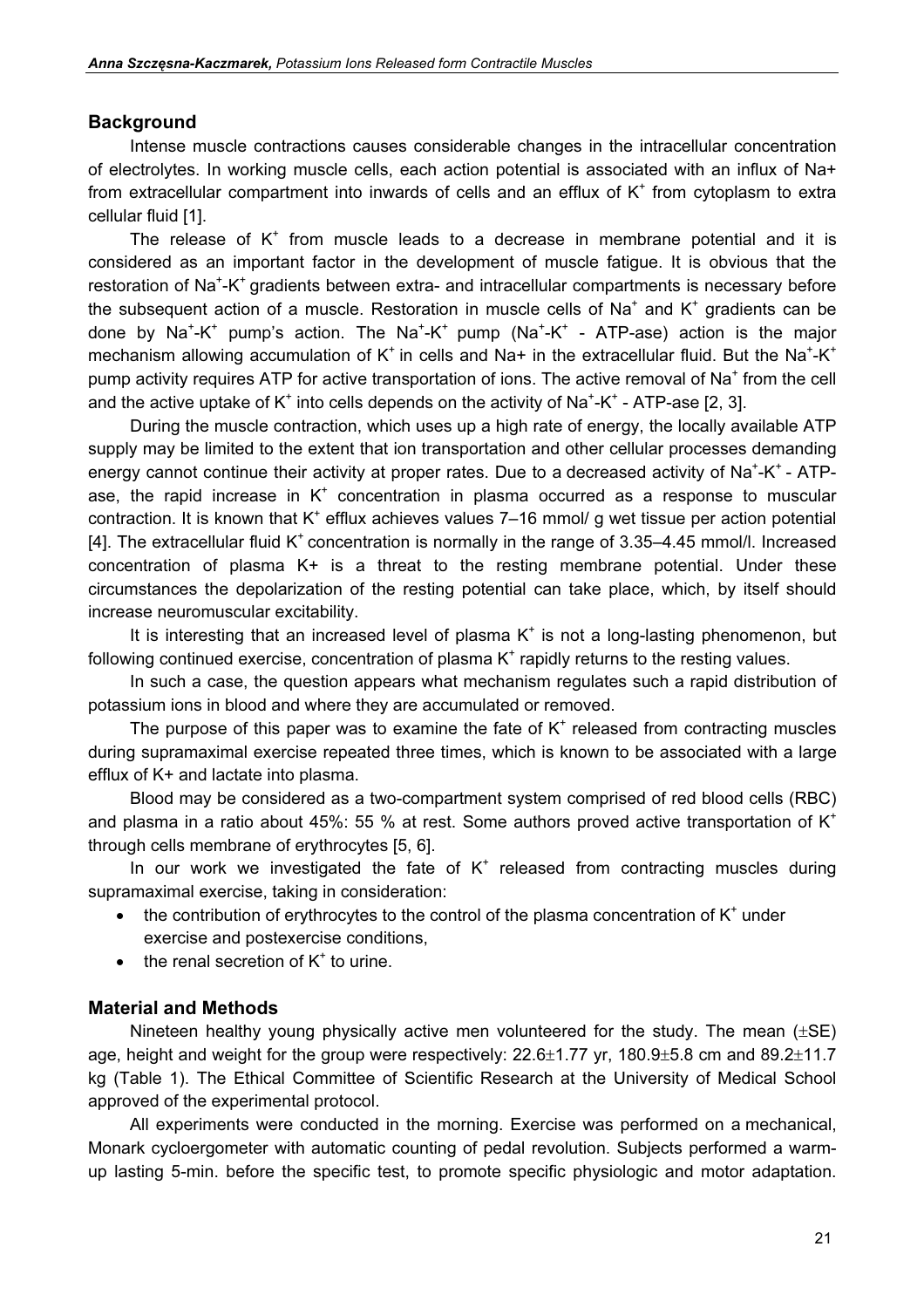After 5-min. rest, subjects performed the specific 30-s test (Wingate anaerobic test) repeated three times with 7-min. rest between each exercise bout. During the test subjects pedalled as fast as possible against a resistance of 0.075 kp per kg body mass. The maximal speed was maintained through the 30-s period.

During the test important indices characterizing anaerobic capacity were measured. Blood samples were collected in heparinized capillary tubes at rest and immediately after each exercise bout and 15-min. after the final exercise bout. Blood samples were stored on ice for analysis of: Na<sup>+</sup>, K<sup>+</sup>, Cl<sup>-</sup> concentration in plasma and whole blood, acid-base balance parameters and hematocrite. Ions concentrations in plasma and parameters of blood acid-base balance were measured immediately after blood collection. Samples of blood were frozen and thawed three times to lyse erythrocyte cell membranes before determination of Na<sup>+</sup>, K<sup>+</sup>, Cl<sup>-</sup> concentration in whole blood. Ions concentration in plasma and lysed whole blood extracts were measured using ion selective electrodes (Ciba-Corning 644 Na<sup>+</sup>/K<sup>+</sup> Cl<sup>-</sup> Analyzer). Parameters of blood acid-base status were determined by using pH/oxygen Ciba-Corning Analyser 238.

Whole blood and plasma ion concentrations were used to calculate the ion concentration of erythrocytes [7]. Urine was collected during 24 h before the exercise and 1 h, and 24 h after the completion of the last exercise bout. Urine volume was measured and urinary potassium ion concentration was determined by using ion-selective electrode in Ciba- Corning 644 Na<sup>+</sup> /K<sup>+</sup>. Cl<sup>-</sup> Analyzer.

All data are presented as means with SEM. The statistical significance of difference was ascertained using Student's t test for paired observations.

### Results

| <b>Subjects</b>      | Age<br>[years] | <b>Body</b><br>mass<br>[kg] | PP I<br>[W] | PP II<br>[W] | PP III<br>[W] | <b>TWI</b><br>[KJ] | <b>TWII</b><br>[KJ] | <b>TW III</b><br>[KJ] | $FI*$  <br>[%] | FI II<br>[%] | FI III<br>[%] |
|----------------------|----------------|-----------------------------|-------------|--------------|---------------|--------------------|---------------------|-----------------------|----------------|--------------|---------------|
| B.J                  | 20             | 98                          | 1144        | 997          | 870           | 26.93              | 24.85               | 21.90                 | 24             | 20           | 26            |
| C.D.                 | 25             | 75                          | 796         | 740          | 879           | 18.47              | 18.95               | 18.35                 | 26             | 22           | 31            |
| C.P.                 | 25             | 75                          | 824         | 799          | 773           | 19.23              | 19.20               | 17.29                 | 26             | 26           | 37            |
| J.T.                 | 23             | 98                          | 1188        | 1090         | 1004          | 26.20              | 22.97               | 19.02                 | 29             | 31           | 44            |
| K.Ł.                 | 20.5           | 110                         | 1225        | 1100         | 1000          | 26.75              | 24.37               | 20.70                 | 30             | 37           | 19            |
| K.A.                 | 24             | 98                          | 1094        | 1100         | 1147          | 21.82              | 21.00               | 19.33                 | 38             | 44           | 23            |
| K.M.                 | 27             | 90                          | 839         | 850          | 781           | 21.04              | 19.19               | 19.18                 | 18             | 19           | 30            |
| L.R.                 | 23             | 105                         | 1133        | 1105         | 1066          | 26.83              | 22.20               | 21.57                 | 22             | 23           | 33            |
| W.J.                 | 23             | 98                          | 1143        | 1100         | 1093          | 26.98              | 24.28               | 25.20                 | 26             | 30           | 39            |
| Sz.S.                | 21             | 123                         | 1242        | 1230         | 1424          | 27.43              | 26.12               | 24.49                 | 34             | 33           | 16            |
| D.A.                 | 21             | 93                          | 1195        | 1300         | 809           | 24.08              | 23.90               | 25.27                 | 36             | 39           | 21            |
| Z.M.                 | 23             | 97                          | 828         | 825          | 891           | 19.71              | 20.16               | 19.16                 | 24             | 16           | 25            |
| A.M.                 | 22             | 77                          | 741         | 739          | 780           | 17.92              | 17.77               | 16.38                 | 21             | 21           | 14            |
| B.A.                 | 21             | 81                          | 890         | 880          | 837           | 21.11              | 18.90               | 19.10                 | 24             | 25           | 18            |
| J.B.                 | 23             | 73.5                        | 720         | 898          | 579           | 17.52              | 18.09               | 16.81                 | 19             | 14           | 20            |
| T.M.                 | 22             | 87                          | 702         | 895          | 813           | 16.82              | 16.86               | 15.46                 | 22             | 18           | 22            |
| K.P.                 | 21             | 82                          | 884         | 890          | 813           | 21.07              | 20.61               | 19.26                 | 21             | 20           | 29            |
| S.M.                 | 23             | 77                          | 894         | 889          | 772           | 21.09              | 20.49               | 18.52                 | 23             | 25           | 25            |
| C.M.                 | 22             | 77                          | 899         | 800          | 772           | 16.83              | 13.71               | 12.67                 | 29             | 29           | 26            |
| $\tilde{\textbf{X}}$ | 22.61          | 90.24                       | 967.95      | 959.32       | 900.32        | 21.99              | 20.72               | 22.61                 | 25.89          | 25.89        | 25.80         |
| $±$ SD               | 1.77           | 13.76                       | 188.49      | 165.01       | 187.15        | 3.84               | 3.17                | 3.25                  | 5.42           | 7.93         | 7.80          |

Tab. 1. Characteristics of the examined subjects. Changes in absolute values for peak power (PP), total work (TW) and fatigue index (FI) during three times repeated 30s Wingate Anaerobic Test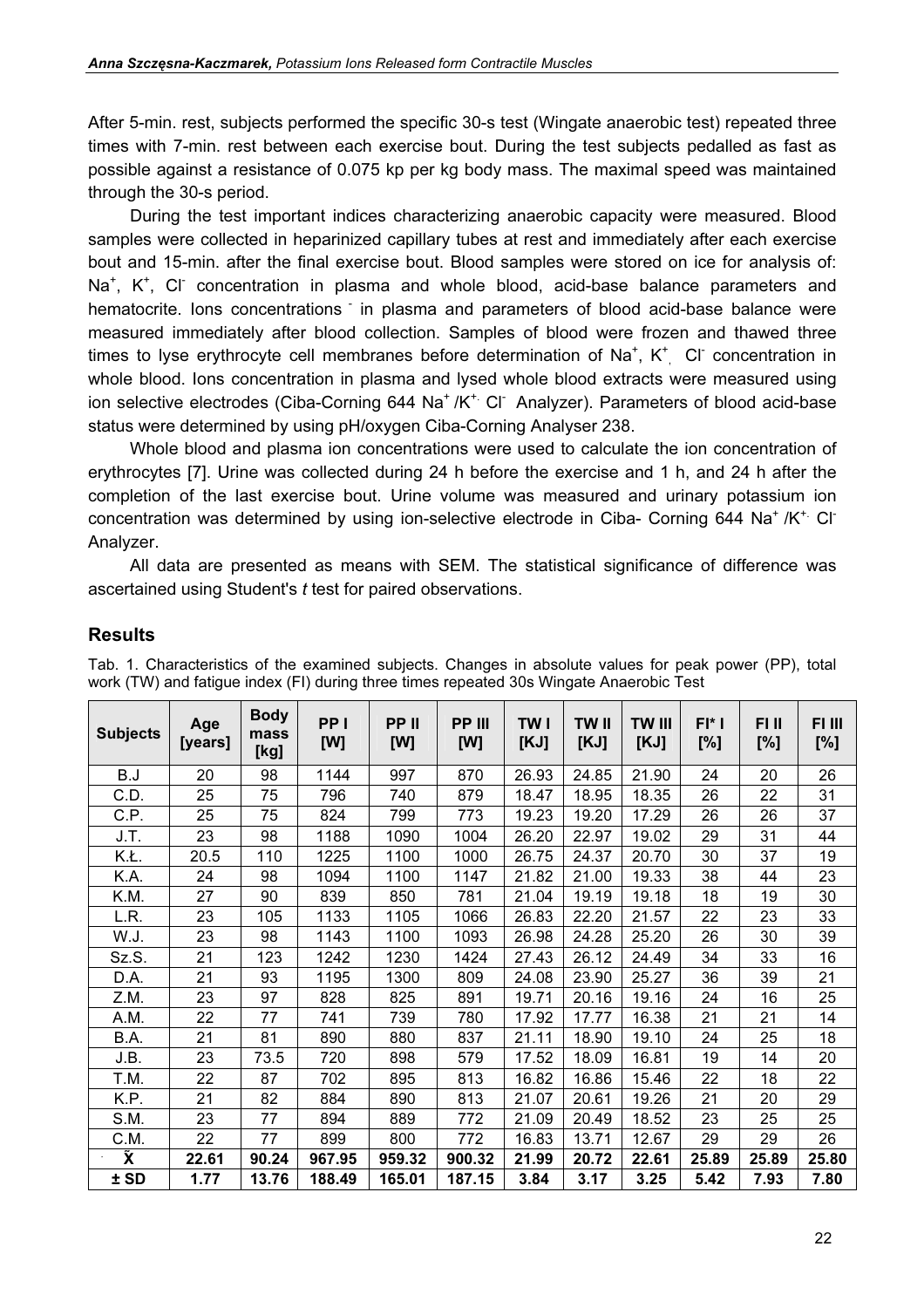Performance. During the repeated 30s Wingate anaerobic test values of Peak Power decreased from 967.95 W in the first bout to 959.2 W and 900.32 W in the second and the third bouts of exercise, respectively (Table 1). The same effect could be seen in the amount of total work. Values of total work were reduced from 21.99 KJ in the first bout to 20.72 KJ in the second repetition of the Wingate Test (Table 1).

Potassium ions concentrations:  $K^+$  concentration in whole blood increased significantly from 72.33±7.54 mmol/l at rest to 80.27±6.12 mmol/l after three repetitions of the Wingate Test. Changes were statistically significant (p=0.007) (Fig. 1). After 15 min of recovery, the whole blood K<sup>+</sup>concentration decreased almost to the rest values.

Plasma  $K^+$  concentration increased from 4.75 mmol/l at rest to 6.26 mmol/l after the first bout, but during 7 min recovery returned to normal. At the end of the second exercise bout and the third one plasma  $K^+$  concentration remained significantly elevated comparing with resting values (Fig. 2).



Fig.1. Changes in blood potassium ion concentration induced by exercise test



Fig. 3. Erythrocyte potassium ion concentration correlated with blood potassium ion concentration

Potassium concentration in erythrocytes increased during exercise and is correlated with potassium ion concentration in blood (p=0.00002. r=0.8139) (Fig. 3). During 15 min of recovery, arising the increment of the loss of erythrocytes potassium ion was correlated with the increment of



Fig. 2. Changes in plasma potassium ion during exercise test and recovery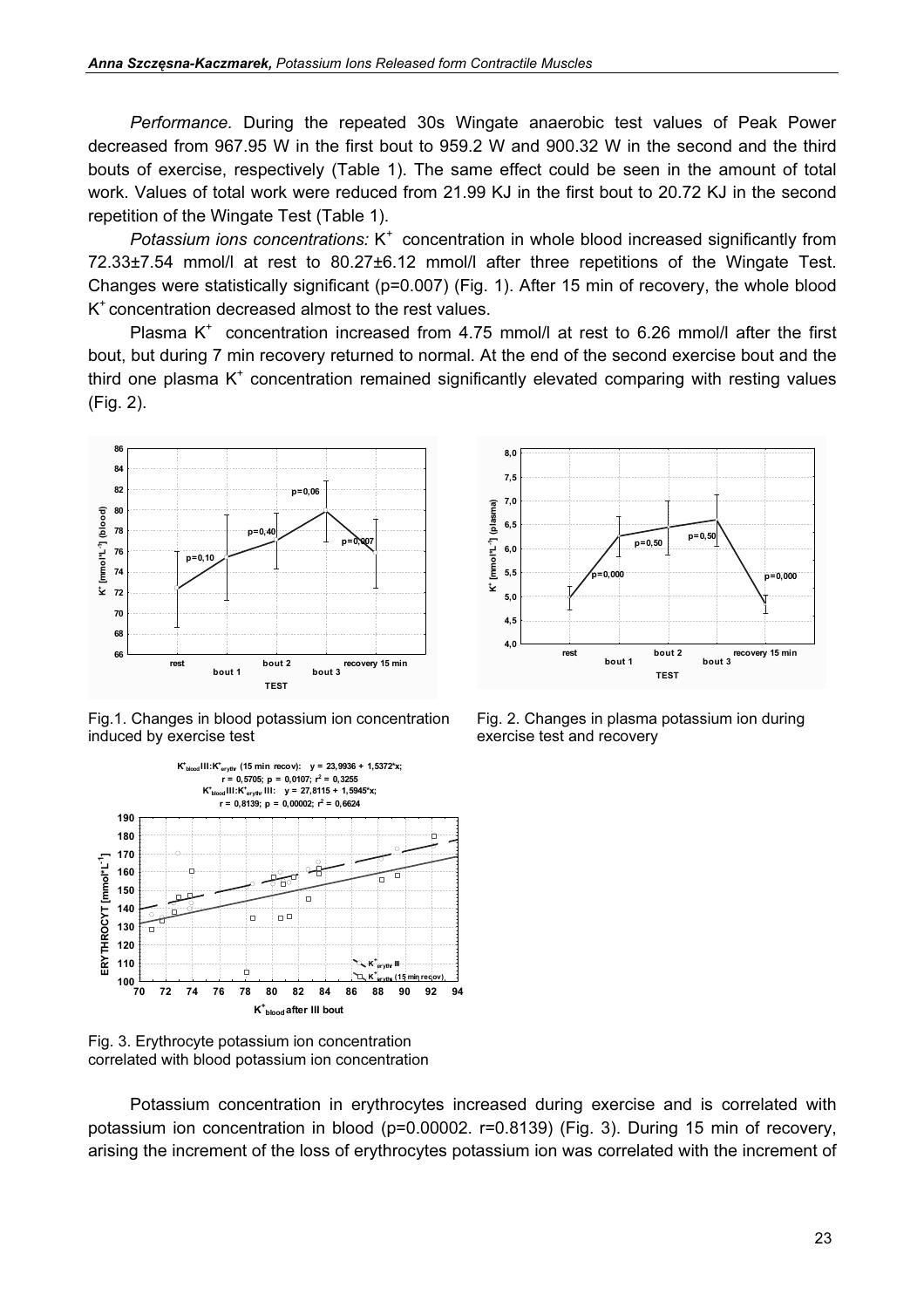values of blood BE and HCO  $_3$  concentration (Fig 4, 5). The recovery lasting fifteen minutes was sufficient to lower potassium ion concentration to the pre-exercise level.

Blood acid-base balance. Repeated supramaximal exercise caused changes in values of blood acid-base status. A significant decrease in blood pH was observed from 7.40±0.01 at rest to 7.21±0.04, 7.15±0.05, 7.13±0.04 at the end of the first, the second and the third exercise bouts, respectively. Also, significant changes in blood buffers were shown in the figures (Fig. 6, 7).



Fig. 4. The relationship between an increment of erythrocyte  $K^+$  concentration during recovery and  $\frac{1}{2}$  blood HCO<sub>3</sub> concentration.  $r=-0.4548$ ; p=0.0505



Fig. 6. Exercise induced changes in blood  $HCO_3$ <sup>-</sup> concentration



Fig. 5. The relationship between an increment of erythrocyte  $K^+$  concentration during recovery and blood BE concentration. r=0.4711; p=0.0417



Fig. 7. Exercise induced changes in blood BE values

Potassium ion concentration in urine: Potassium ion concentration measured in urine collected during 1h and 24 h recovery after the exercise test was lower than in urine at rest. The concentration of urine potassium was 67.16±13.0 mmol/l and 31.23±12.53 mmol/l at the rest and 24 h after exercise, respectively.

#### Discussion/ Conclusions

The most important finding of this study was that a rapid increase in  $K^+$  concentration in plasma during repeating supramaximal exercise did not lead to elevating of urine excretion of potassium ion. It was possible due to the participation of plasma and erythrocytes (RBC) (i.e. two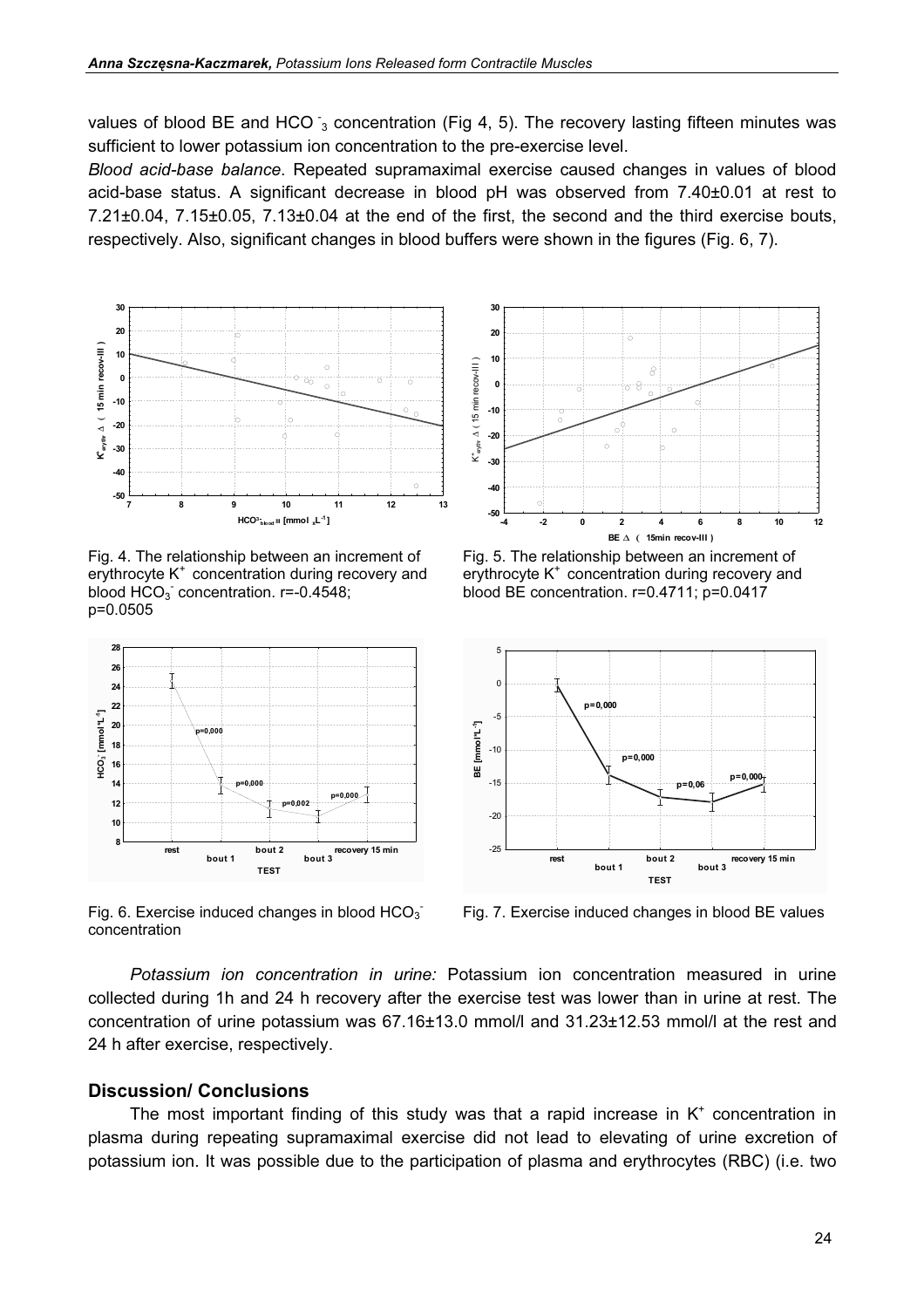compartments of blood) in lowering large changes in plasma of potassium ion concentration released from contracting muscles.

Taking into consideration the obtained results, we can notice a protection against loss of potassium from the human body.

The quantity of  $K^+$  released during contractile action depends on the intensity of the exercise and the size of the muscle groups involved in contractions [8]. Our results show that the concentration of  $K^+$  is moderated by its uptake or release by RBCs. These observations were consistent with results of other authors  $[9, 10]$ . Transportation of K<sup>+</sup> by human RBC is possible in both directions across the plasma membrane due to three mechanisms. The primary mechanism is active transportation by the Na+-K+ pump [10, 11] and the second one – active transportation by the Na+-K+-2Cl- cotransporter, while the third one  $-$  transportation across the K<sup>+</sup>- ATP-sensitive channel [5, 6, 10, 11]. All mechanisms are used to move ions into RBCs.

Taking in consideration the fact that conditions after the exercise were favorable to activation of Na+-K<sup>+</sup> - ATP-ase due to increased concentration of catecholamines, insulin, or lactic acid [3, 12, 13], this enables us to suggest the mentioned above first mechanism as a regulating K+ transportation into RBCs.

In this study we showed not only the important role of RBC, but also renal system in  $K^+$ conservation. We observed that concentration of potassium ions in urine after supramaximal exercise was lower than at rest.

Our results are consistent with results by Medbo and Sejersted [14]. It is considered that such a rapid decrease in plasma K<sup>+</sup> concentration is possible not only due to hiding it in erythrocytes but also to returning to muscles [5]. Described in this study turnover of K+ released from contractile muscle is of practical importance.

#### Acknowledgements

The Author is grateful to dr Marcin Łuszczyk for help in statistical analysis and figures preparation.

# References

- 1. Overgaard K, Nielsen OB, Flatman JA, Clausen T. Relations between excitability and contractility in rat soleus muscle: role of the Na<sup>+</sup>-K<sup>+</sup> pump and Na<sup>+</sup>/K<sup>+</sup> gradients. J Physiol1999;518:215-225.
- 2. Clusen T, Gissel H. Role of Na+.K+ pumps in restoring contractility following loss of cell membrane integrity in rat skeletal muscle. Acta Physiol Scand 2005;185:263-271.
- 3. Nielsen OB, Clausen T. The Na+/K- pump protects muscle excitability and contractility during exercise. Exerc Sport Sci Rev 2000;28:159-164.
- 4. Sjogard G. Exercise-induced muscle fatigue. The significance of potassium. Acta Physiol Scand Suppl 1990;593:1-60.
- 5. Lindingen ML, Horn PL, Grudzień SP. Exercise-induced stimulation of K<sup>+</sup> in human erythrocytes. J Appl Physiol 1999;87:2157–2167.
- 6. McKelvie PS, Lindinger MI, Heigenhauser GJF, Jones NL. Contribution of erythrocytes to the control of the electrolyte changes of exercise. Can J Physiol Pharmacol 1991;69:984–993.
- 7. Buono MJ, Yeager JE. Intraerythrocyte and plasma lactate concentrations during exercise in humans. Eur J Appl Physiol Occup Physiol 1986;55:326-329.
- 8. Vollestad NK, Hallen J, Sejersted OM. Effect of exercise intensity on potassium balance in muscle and blood of man. J Physiol-London 1994;475:359-368.
- 9. McKelvie PS, Lindinger MI, Jones NL, Heigenhauser GJF. Erythrocyte ion regulations across inactive muscle during leg exercise. Can J Physiol Pharmacol 1992;70:1625-1633.
- 10. Hoffman JF, Active transport of Na+ and K+ by red blood cells. In: Fanestill DD, Schulz SG, editors. Physiology of membrane disorders. New York: Plenum; 1986, 221-234.
- 11. Lindinger MI, Grudzien SP. Exercise-induced changes in plasma composition increase erythrocyte Na+,K+-ATPase, but not Na+-K+-2Cl cotransporter, activity to stimulate net and unidirectional K+ transport in human. J Physiol 2003;533:987-997.